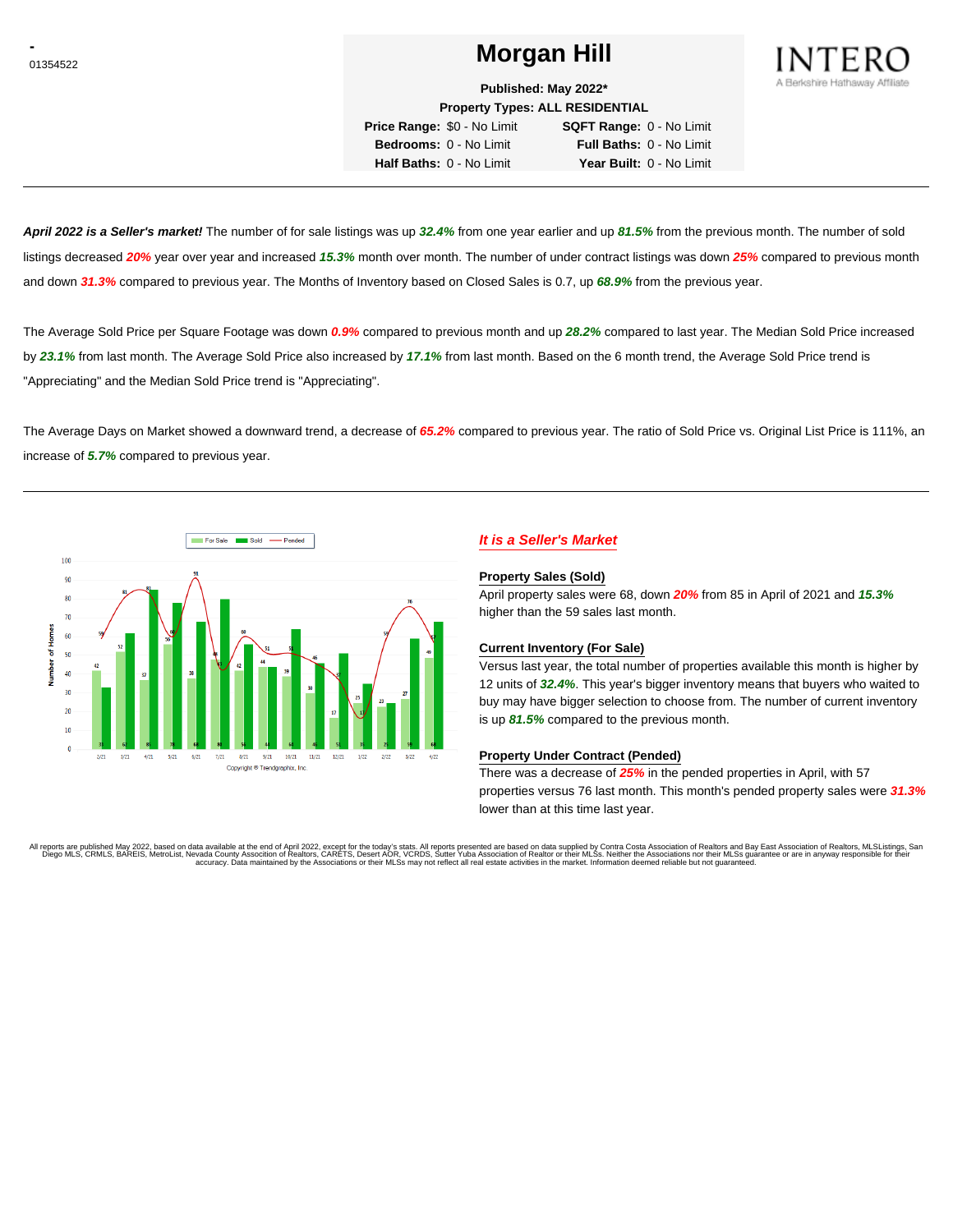# <sup>01354522</sup> **Morgan Hill**



**Published: May 2022\***

**Property Types: ALL RESIDENTIAL**

**Price Range:** \$0 - No Limit **SQFT Range:** 0 - No Limit

**Bedrooms:** 0 - No Limit **Full Baths:** 0 - No Limit **Half Baths:** 0 - No Limit **Year Built:** 0 - No Limit

## **The Average Sold Price per Square Footage is Neutral\***

The Average Sold Price per Square Footage is a great indicator for the direction of property values. Since Median Sold Price and Average Sold Price can be impacted by the 'mix' of high or low end properties in the market, the Average Sold Price per Square Footage is a more normalized indicator on the direction of property values. The April 2022 Average Sold Price per Square Footage of \$673 was down **0.9%** from \$679 last month and up **28.2%** from \$525 in April of last year.

\* Based on 6 month trend – Appreciating/Depreciating/Neutral





## **The Days on Market Shows Downward Trend\***

The average Days on Market (DOM) shows how many days the average property is on the market before it sells. An upward trend in DOM trends to indicate a move towards more of a Buyer's market, a downward trend indicates a move towards more of a Seller's market. The DOM for April 2022 was 8, down **33.3%** from 12 days last month and down **65.2%** from 23 days in April of last year.

#### **The Sold/Original List Price Ratio Remains Steady\*\***

The Sold Price vs. Original List Price reveals the average amount that sellers are agreeing to come down from their original list price. The lower the ratio is below 100% the more of a Buyer's market exists, a ratio at or above 100% indicates more of a Seller's market. This month Sold Price vs. Original List Price of 111% is down **0.9%** % from last month and up from **5.7%** % in April of last year.

\* Based on 6 month trend – Upward/Downward/Neutral

\*\* Based on 6 month trend - Rising/Falling/Remains Steady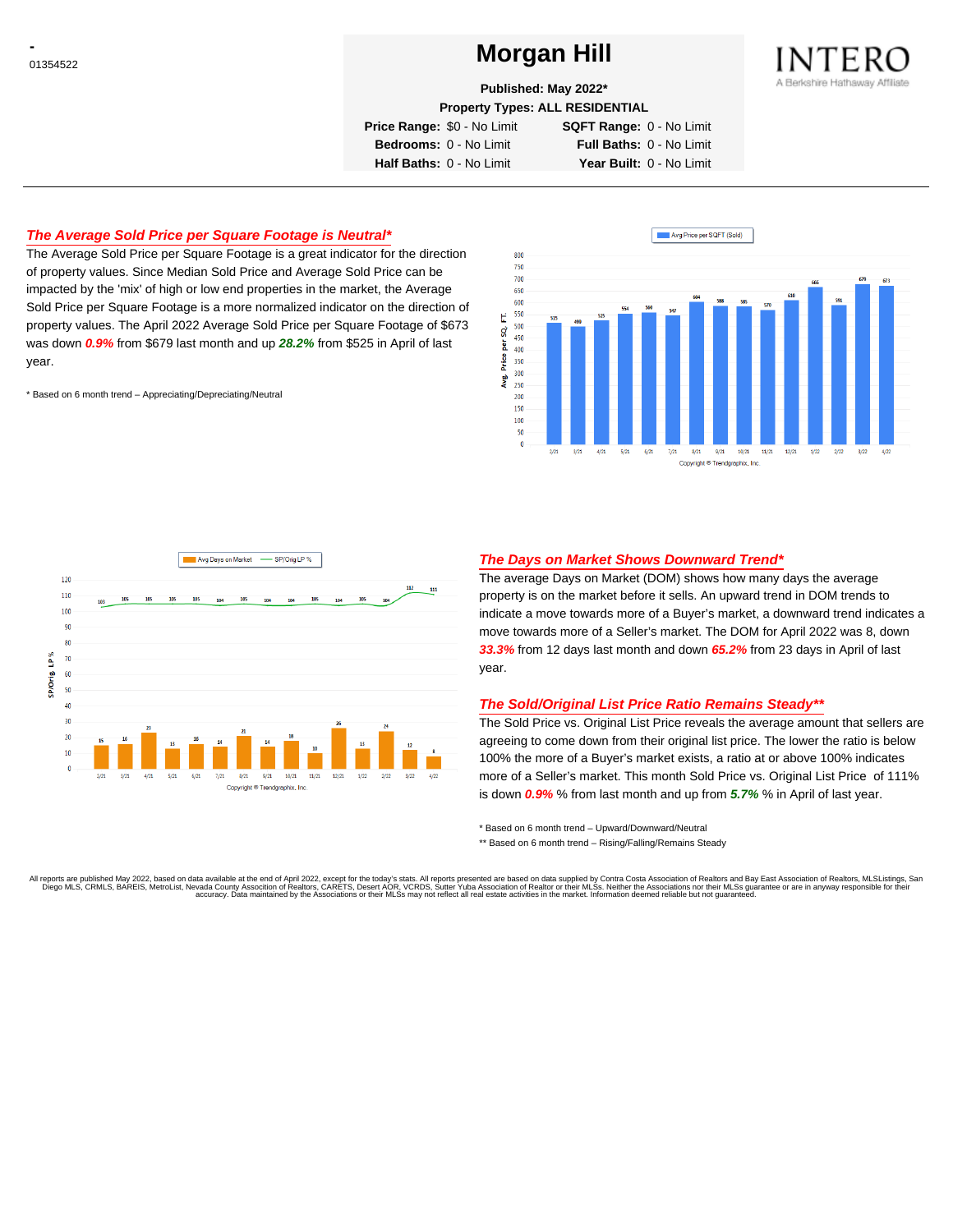# <sup>01354522</sup> **Morgan Hill**



## **Published: May 2022\***

**Property Types: ALL RESIDENTIAL**

**Price Range:** \$0 - No Limit **SQFT Range:** 0 - No Limit

**Bedrooms:** 0 - No Limit **Full Baths:** 0 - No Limit **Half Baths:** 0 - No Limit **Year Built:** 0 - No Limit

## **The Average For Sale Price is Depreciating\***

The Average For Sale Price in April was \$1,523,000, up **5.7%** from \$1,441,000 in April of 2021 and down **26.4%** from \$2,069,000 last month.

# **The Average Sold Price is Appreciating\***

The Average Sold Price in April was \$1,714,000, up **25.9%** from \$1,361,000 in April of 2021 and up **17.1%** from \$1,464,000 last month.

## **The Median Sold Price is Appreciating\***

The Median Sold Price in April was \$1,600,000, up **25.5%** from \$1,275,000 in April of 2021 and up **23.1%** from \$1,300,000 last month.

\* Based on 6 month trend – Appreciating/Depreciating/Neutral





# **It is a Seller's Market\***

A comparatively lower Months of Inventory is more beneficial for sellers while a higher months of inventory is better for buyers.

\*Buyer's market: more than 6 months of inventory Seller's market: less than 3 months of inventory Neutral market: 3 – 6 months of inventory

#### **Months of Inventory based on Closed Sales**

The April 2022 Months of Inventory based on Closed Sales of 0.7 was increased by **68.9%** compared to last year and up **43.7%** compared to last month. April 2022 is Seller's market.

#### **Months of Inventory based on Pended Sales**

The April 2022 Months of Inventory based on Pended Sales of 0.9 was increased by **112.2%** compared to last year and up **140.7%** compared to last month. April 2022 is Seller's market.